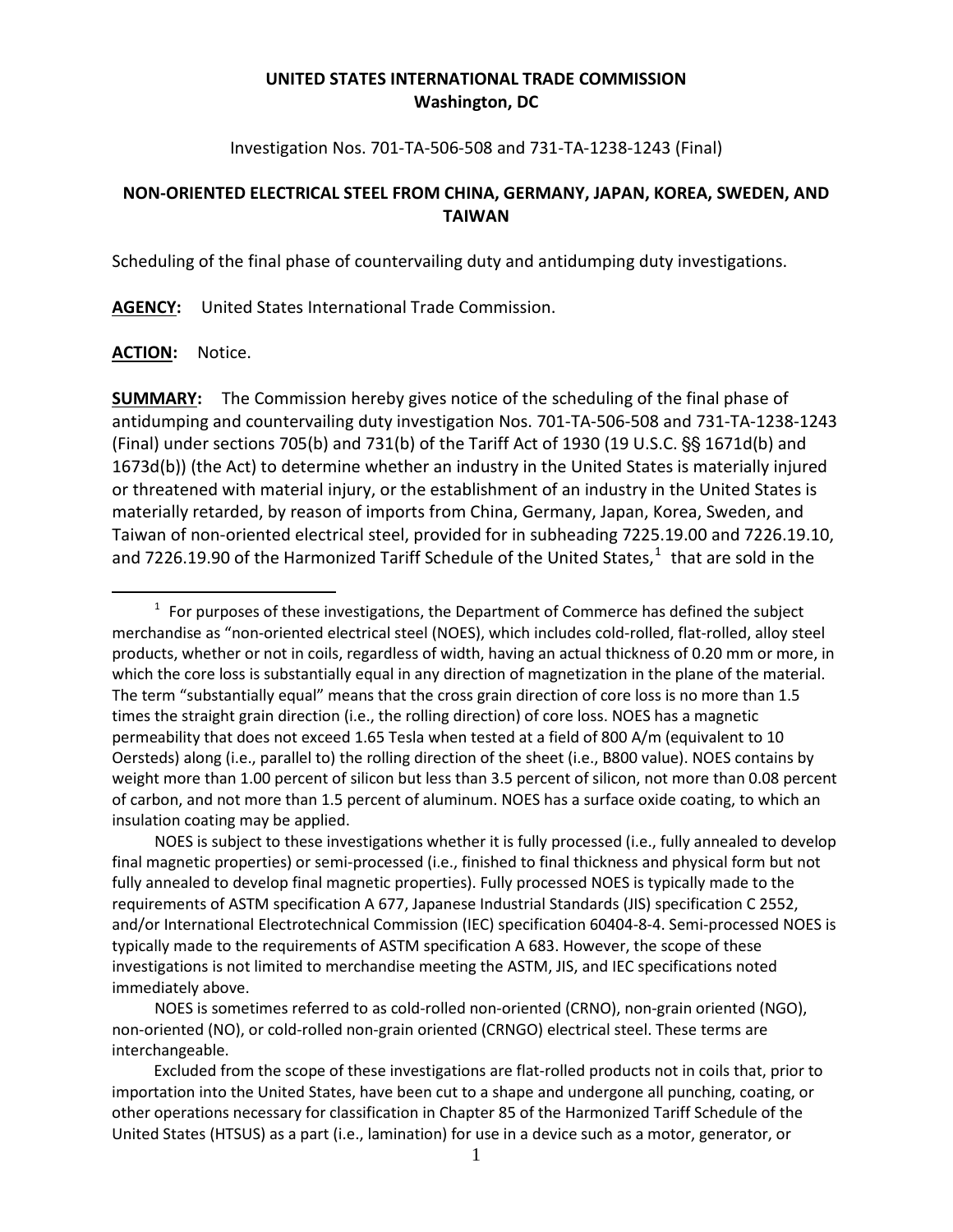United States at less than fair value and by reason of imports of non-oriented electrical steel that are subsidized by the Governments of China, Korea, and Taiwan. $<sup>2</sup>$  $<sup>2</sup>$  $<sup>2</sup>$ </sup>

For further information concerning the conduct of this phase of the investigations, hearing procedures, and rules of general application, consult the Commission's Rules of Practice and Procedure, part 201, subparts A through E (19 CFR part 201), and part 207, subparts A and C (19 CFR part 207).

**EFFECTIVE DATE:** Thursday, July 2, 2014.

**FOR FURTHER INFORMATION CONTACT:** Edward Petronzio (202-205-3176), Office of Investigations, U.S. International Trade Commission, 500 E Street SW, Washington, DC 20436. Hearing-impaired persons can obtain information on this matter by contacting the Commission's TDD terminal on 202-205-1810. Persons with mobility impairments who will need special assistance in gaining access to the Commission should contact the Office of the Secretary at 202-205-2000. General information concerning the Commission may also be obtained by accessing its internet server (*[http://www.usitc.gov](http://www.usitc.gov/)*). The public record for these investigations may be viewed on the Commission's electronic docket (EDIS) at *[http://edis.usitc.gov](http://edis.usitc.gov/)*.

## **SUPPLEMENTARY INFORMATION:**

**Background.**--The final phase of these investigations is being scheduled as a result of affirmative preliminary determinations by the Department of Commerce that certain benefits which constitute subsidies within the meaning of section 703 of the Act (19 U.S.C.  $\S$  1671b) are being provided to manufacturers, producers, or exporters in China and Taiwan of non-oriented electrical steel, and that such products from China, Germany, Japan, Korea, Sweden, and Taiwan are being sold in the United States at less than fair value within the meaning of section 7[3](#page-1-1)3 of the Act (19 U.S.C. § 1673b).<sup>3</sup> The investigations were requested in a petition filed on September 30, 2013 by AK Steel Corp., West Chester, Ohio.

Although the Department of Commerce has preliminarily determined that imports of non-oriented electrical steel from Korea are not being and are not likely to be subsidized by the Government of Korea, for the purposes of efficiency the Commission hereby waives rule  $207.21(b)^4$  $207.21(b)^4$  so that the final phase of the investigation may proceed concurrently in the event that Commerce makes a final affirmative determination with respect to such imports.

transformer."

 $\overline{a}$ 

<span id="page-1-0"></span>2 The Department of Commerce has preliminarily determined that countervailing subsidies are not being provided to producers and exporters of non-oriented electrical steel from the Government of Korea.

<span id="page-1-2"></span><span id="page-1-1"></span>3 In addition to making its preliminary countervailing duty determinations on non-oriented electrical steel from China, Korea, and Taiwan, the Department of Commerce simultaneously announced the alignment of the final countervailing duty determinations with its final determinations in the companion antidumping duty investigations. 4

<sup>4</sup> Section 207.21(b) of the Commission's rules provides that, where the Department of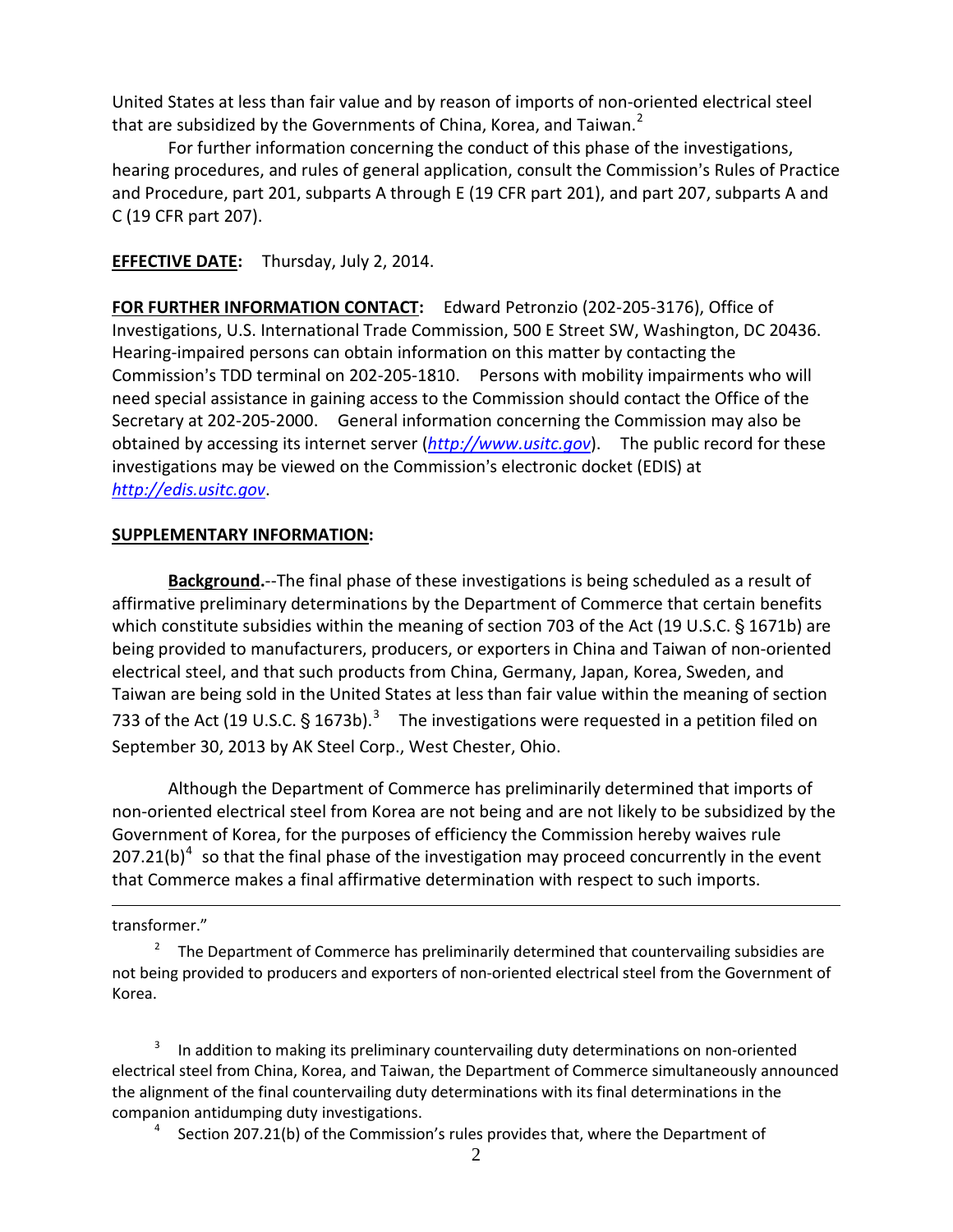**Participation in the investigations and public service list.**--Persons, including industrial users of the subject merchandise and, if the merchandise is sold at the retail level, representative consumer organizations, wishing to participate in the final phase of these investigations as parties must file an entry of appearance with the Secretary to the Commission, as provided in section 201.11 of the Commission's rules, no later than 21 days prior to the hearing date specified in this notice. A party that filed a notice of appearance during the preliminary phase of the investigations need not file an additional notice of appearance during this final phase. The Secretary will maintain a public service list containing the names and addresses of all persons, or their representatives, who are parties to the investigations.

**Limited disclosure of business proprietary information (BPI) under an administrative protective order (APO) and BPI service list.**--Pursuant to section 207.7(a) of the Commission's rules, the Secretary will make BPI gathered in the final phase of these investigations available to authorized applicants under the APO issued in the investigations, provided that the application is made no later than 21 days prior to the hearing date specified in this notice. Authorized applicants must represent interested parties, as defined by 19 U.S.C. § 1677(9), who are parties to the investigations. A party granted access to BPI in the preliminary phase of the investigations need not reapply for such access. A separate service list will be maintained by the Secretary for those parties authorized to receive BPI under the APO.

**Staff report.**--The prehearing staff report in the final phase of these investigations will be placed in the nonpublic record on Tuesday, September 23, 2014, and a public version will be issued thereafter, pursuant to section 207.22 of the Commission's rules.

**Hearing.**--The Commission will hold a hearing in connection with the final phase of these investigations beginning at 9:30 a.m. on Wednesday, October 8, 2014, at the U.S. International Trade Commission Building. Requests to appear at the hearing should be filed in writing with the Secretary to the Commission on or before Thursday, October 2, 2014. A nonparty who has testimony that may aid the Commission's deliberations may request permission to present a short statement at the hearing. All parties and nonparties desiring to appear at the hearing and make oral presentations should attend a prehearing conference to be held at 9:30 a.m. on Monday, October 6, 2014, at the U.S. International Trade Commission Building. Oral testimony and written materials to be submitted at the public hearing are governed by sections  $201.6(b)(2)$ ,  $201.13(f)$ , and  $207.24$  of the Commission's rules. Parties must submit any request to present a portion of their hearing testimony in camera no later than 7 business days prior to the date of the hearing.

**Written submissions.**--Each party who is an interested party shall submit a prehearing brief to the Commission. Prehearing briefs must conform with the provisions of section 207.23 of the Commission's rules; the deadline for filing is Tuesday, September 30, 2014.

 $\overline{a}$ 

Commerce has issued a negative preliminary determination, the Commission will publish a Final Phase Notice of Scheduling upon receipt of an affirmative final determination from Commerce.